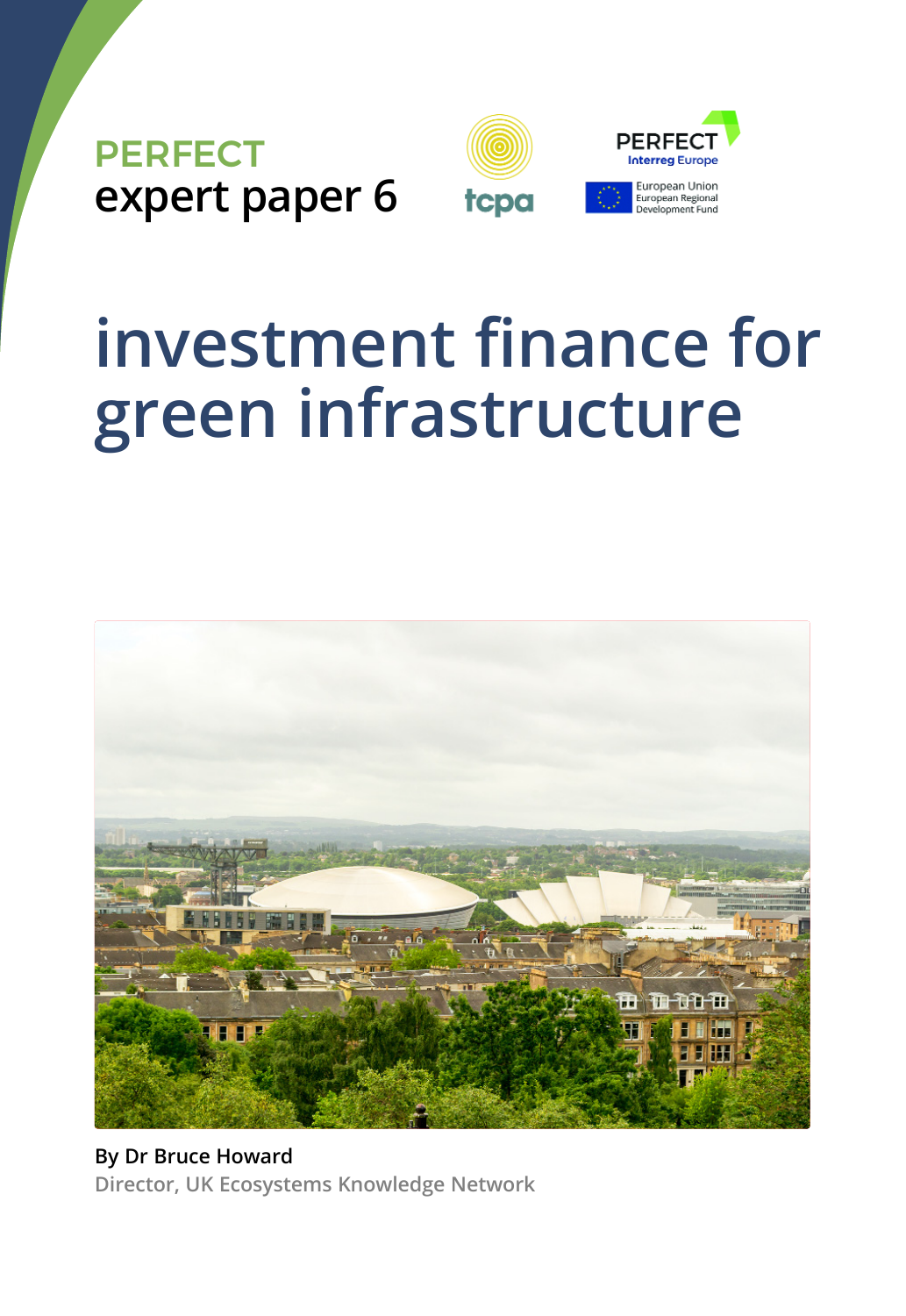**PERFECT project** *–* **Planning for Environment and Resource eFficiency in European Cities and Towns PERFECT Expert Paper 6:** *Investment Finance for Green Infrastructure* **By Dr Bruce Howard**

**Dr Bruce Howard is Director of the UK Ecosystems Knowledge Network. The Ecosystems Knowledge Network is a UK-wide forum for shared learning about how to connect the environment with wellbeing and prosperity. Alongside work to share innovation in green infrastructure delivery, it has initiated the Natural Capital Investment Conference and runs an online Natural Capital Investment Forum – see https://ecosystemsknowledge.net**

**This Expert Paper has been prepared on behalf of the PERFECT project.**

**Copyright © Bruce Howard, the TCPA and the PERFECT project partners Published by the Town and Country Planning Association, January 2020**

**Cover photo of greenery in Glasgow. Eug Png/Shutterstock**

**PERFECT is co-funded by Interreg Europe** *–* **http://www.interregeurope.eu/ This Expert Paper reflects only the authors' views, and the programme authorities are not liable for any use that may be made of the information contained therein.**



#### **About PERFECT**

**PERFECT (Planning for Environment and Resource eFficiency in European Cities and Towns) is a five-year project, running from January 2017 to December 2021, co-funded by Interreg Europe. It aims to demonstrate how the multiple uses of green infrastructure can provide social, economic and environmental benefits. It will raise awareness of this potential, influence the policy-making process, and encourage greater investment in green infrastructure.**

**To find out more about PERFECT, visit http://www.interregeurope.eu/perfect/ Or contact: Jessica Fieth, Project Manager – PERFECT, TCPA, 17 Carlton House Terrace, London SW1Y 5AS, United Kingdom e: jessica.fieth@tcpa.org.uk t: +44 (0)20 7930 8903 Follow the project on Twitter: #perfect\_eu**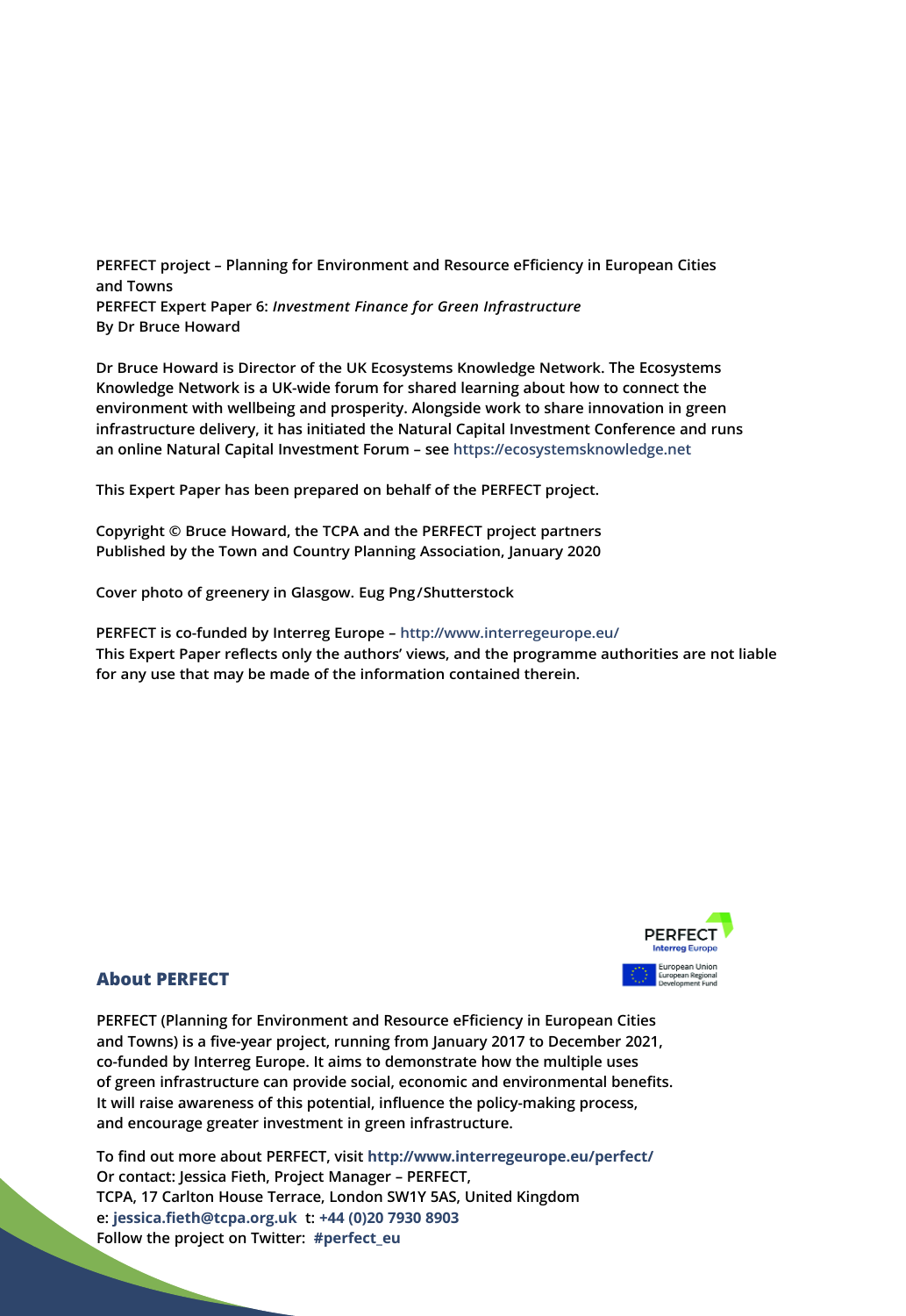# **investment finance for green infrastructure**

**By Dr Bruce Howard**

### **Contents**

- **2 Foreword**
- **3 Introduction**
- **4 Key terms**
- **7 Key areas of activity**
- **14 The future of investment finance for green infrastructure**
- **16 Conclusions and next steps**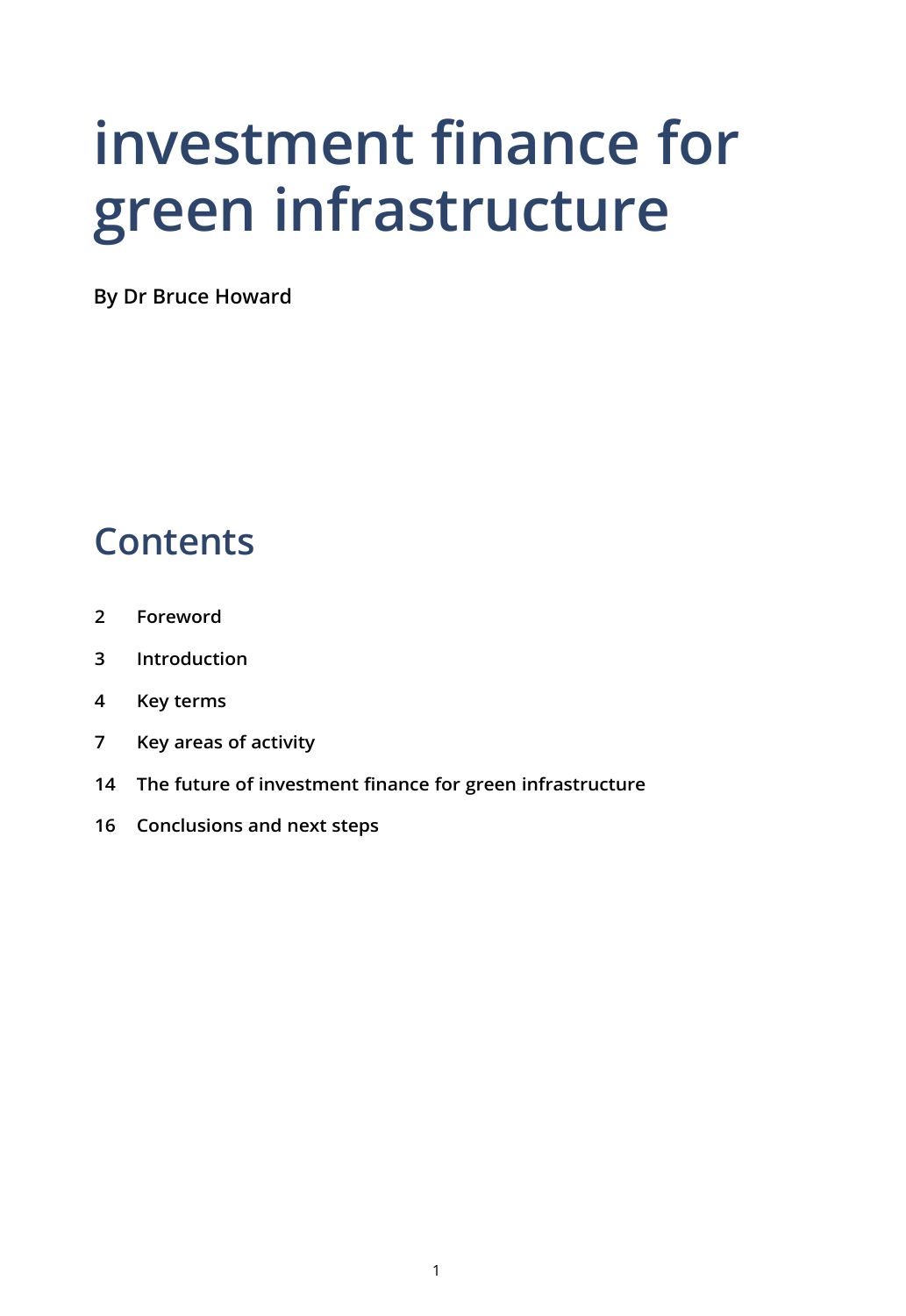### **Foreword**

**From green walls to community woods, green infrastructure in and around where people live, work and play is a foundation for wellbeing and prosperity. It is integral to climate adaptation and vital for making places where people can thrive. Indeed, the multiple economic, social and environmental benefits of well designed green infrastructure are increasingly well understood. Tools to help quantify and value these benefits are available and applied by organisations spanning the public, private and third sectors.**

**However, a key challenge remains in securing finance for implementation from supporters and beneficiaries. For these reasons, detailed consideration should be given to new ways of financing green infrastructure. Economic evidence must be turned into innovative mixes of finance that are fit for purpose and reflect the multiple benefits of green infrastructure.**

**Across Europe, there has been lots of innovation in social finance over the last decade. It is time to innovate in finding new investment finance for green infrastructure. This Expert Paper outlines the possibilities and uses examples from around Europe to illustrate them. It will help those involved in making decisions about how to finance green infrastructure at the strategic scale.**

#### **Bruce Horton**

**Director, Environmental Policy Consulting UK**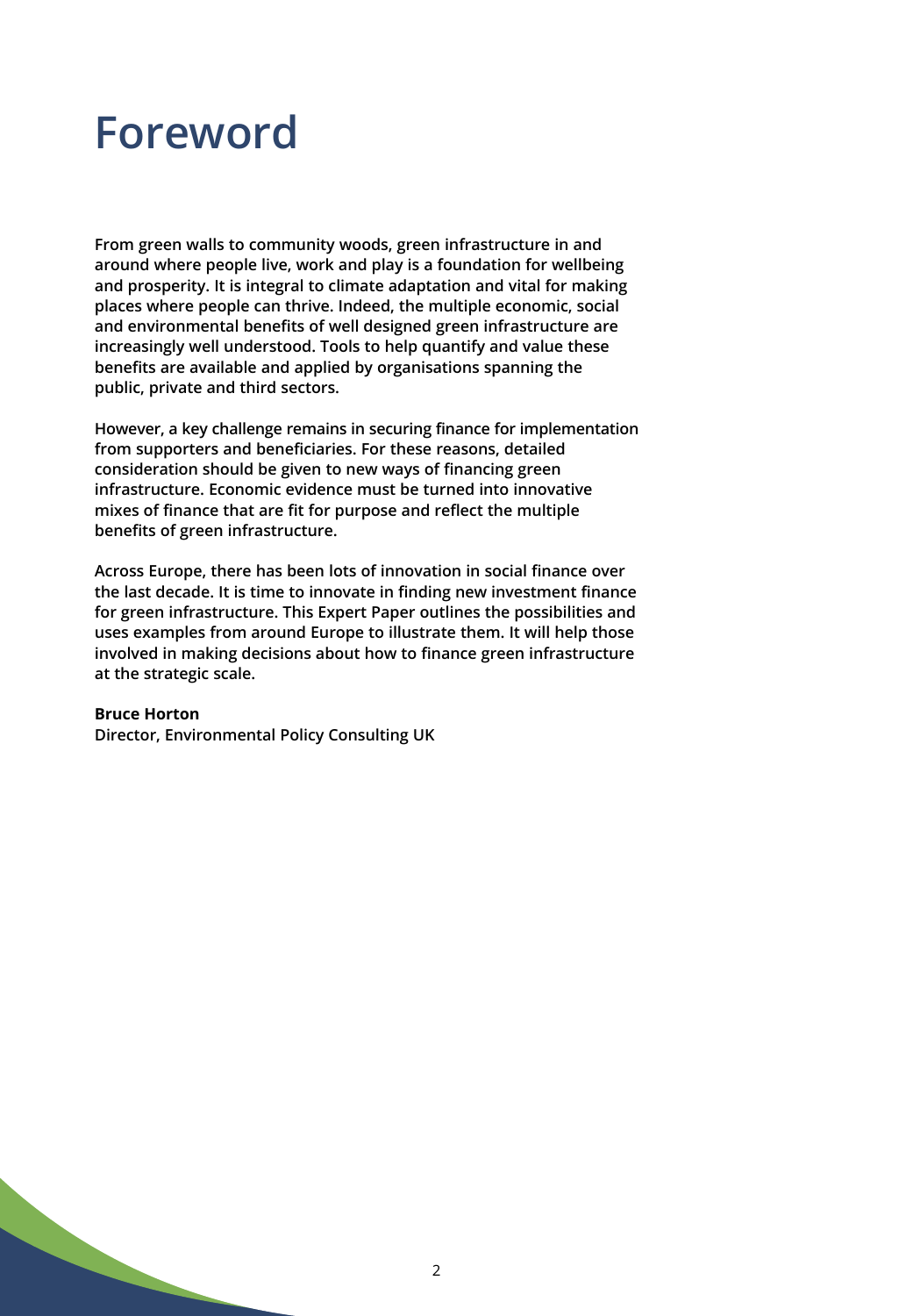### **Introduction 1**

**This PERFECT project Expert Paper examines the potential for diversification and blending of investment finance for green infrastructure – networks of natural features1 that provide valuable benefits to people. The aim is to help turn economic analysis of the value of green infrastructure into innovative blended finance. While the term 'green infrastructure' applies in densely populated areas as well as in sparsely populated ones, the focus of this Expert Paper is on finance for projects in and around urban areas. More specifically, the focus is** *investment* **– where the organisation providing funding requires a return that benefits them directly through income or through costs avoided.2**

**During the last century, funding from the 'green' budgets of local, regional and national government has achieved much in conserving and building networks of natural features in and around urban areas throughout Europe. Grants from charitable, private and public sector sources to non-governmental delivery agents have also been important. Despite this activity, there is an increasing realisation that natural features in and around urban areas attract funding that is a very small fraction of the finance for infrastructure in general. Reductions in public finance over the last ten years now provide a strong motivation for exploring new models for financing green infrastructure.3**

**Economic analysis of the multiple benefits of green infrastructure projects now provides a rationale for a significant** *increase* **in funding for green infrastructure delivery and management. It also provides the rationale for the** *diversification* **of the sources of funding. For example, evidence for how environmental quality influences property value and rental income4 prompts consideration of whether those who benefit monetarily (such as property owners) could be involved in financing green infrastructure.**

**Increased concerns about the need for urban areas to be adapted to a changing climate and resilient to extreme weather events also point to the involvement of sectors that have previously not participated in green infrastructure financing. This includes, for example, re-insurers and built infrastructure asset owners and investors.**

**This Expert Paper is intended for all involved in decisions about how to finance green infrastructure strategically. 'Strategic' refers to actions across whole settlements, or across areas of recognised regeneration potential or social need in cities and towns.**

**<sup>1</sup> In this Expert Paper, the term 'natural features' includes spaces that are heavily modified or constructed, such as urban parks and water bodies**

**<sup>2</sup> For a wider review of green infrastructure finance in general, see** *Approaches to Financing Nature-Based Solutions in Cities***. Working Document. Horizon 2020 Grow Green project. Trinomics and IUCN, Nov. 2019. http://growgreenproject.eu/approaches-financing-nature-based-solutions-cities/**

**<sup>3</sup> I Mell: 'Financing the future of green infrastructure planning: alternatives and opportunities in the UK'.** *Landscape Research***, 2017, Vol. 43 (6), 751-68**

**<sup>4</sup> See, for example, JAC Giraldo, L Ryan, M Prutthisathaporn, N Joshi and Y Sato:** *Evidence of Economic Impact of Port Sunlight River Park***. Alliance Manchester Business School, University of Manchester, Nov. 2017. https://thelandtrust.org.uk/wp-content/uploads/2018/02/Manchester-Business-School-MBA-Consultancy-project-Final-report.pdf**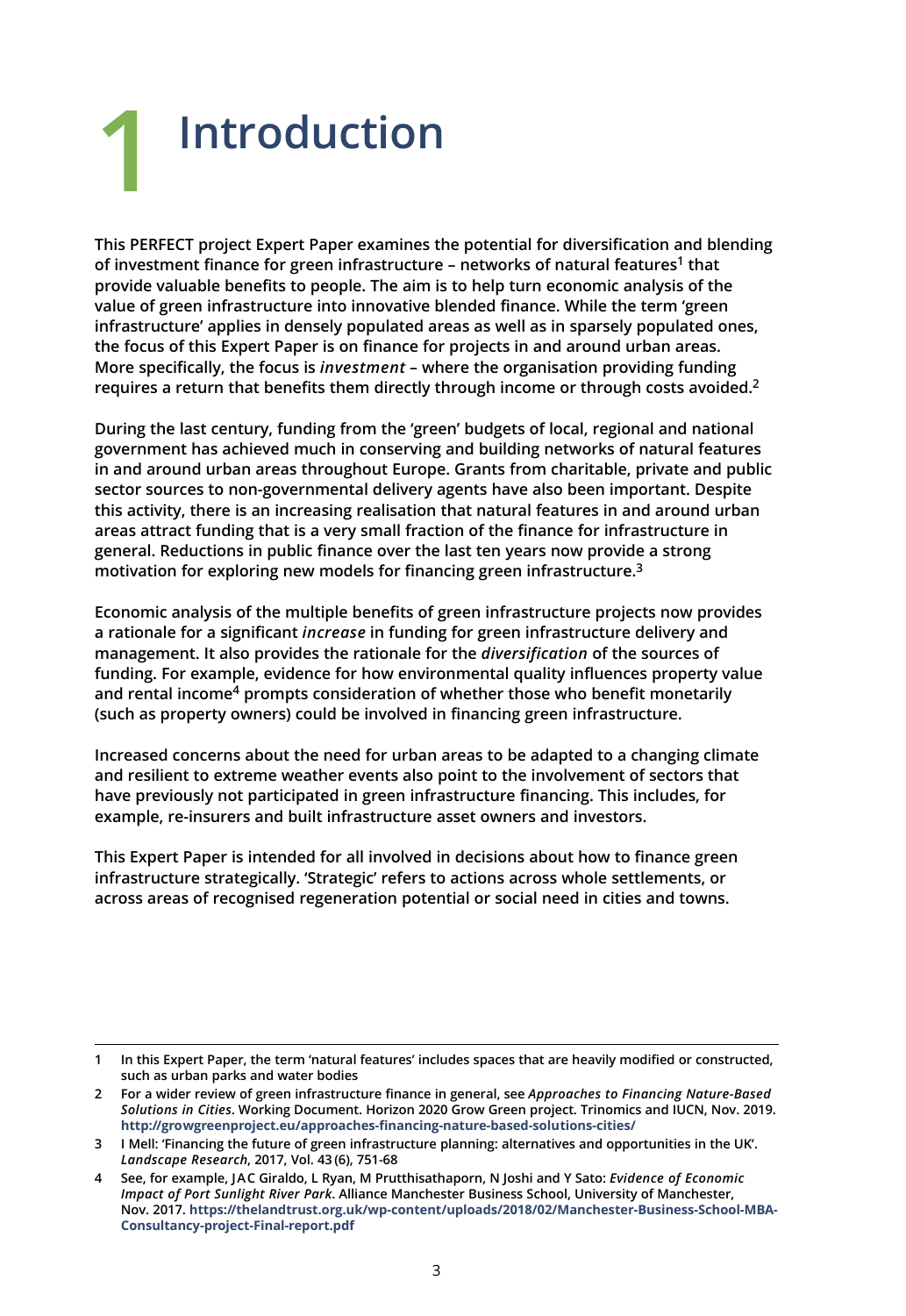## **Key terms 2**

#### **Green infrastructure and related concepts**

**As explained in the first and second of this series of PERFECT Expert Papers,5 the term 'green infrastructure' refers to networks of green spaces and features such as parks, green roofs, green walls, street trees and waterways (often called 'blue infrastructure') that deliver a range of benefits in society. Flood risk reduction and improved mental health are examples of these benefits. Maps, valuations and accounts are available to illustrate where these benefits are provided, where they are needed, and what they are worth in monetary terms.**

**In the above definition of green infrastructure, the term 'networks' is significant because the spatial arrangement of natural features often determines how big the benefits are. For this reason, green infrastructure is sometimes referred to as 'green networks' and 'green grids'.**

**The term green infrastructure is closely related to the natural capital concept, which is used by some governments and a growing number of businesses.6 The 'natural capital' metaphor is used to promote an understanding of the natural environment in terms of the value and benefits it provides to people. As with green infrastructure, natural capital is a** *configuration* **of natural features working together to deliver value.7 The natural capital metaphor is important because** *natural capital finance* **is an emerging theme within green finance.**

*Nature-based solutions* **is a term that is also gaining increasing prominence, and is the subject of a research and innovation policy agenda of the European Commission,8 alongside a range of EU-wide research programmes.9 The focus is on addressing societal challenges using natural processes, rather than on restoring the environment solely on the basis of its intrinsic value. Many aspects of green infrastructure can be considered as nature-based solutions. The European Investment Bank has a 'Natural Capital Financing Facility' that also uses the term nature-based solutions.10**

**<sup>5</sup> E Gianferrara and J Boshoff:** *Health, Wealth and Happiness – the Multiple Benefits of Green Infrastructure***. PERFECT Expert Paper 1. PERFECT Project. TCPA, Jun. 2018. https://www.interregeurope.eu/perfect/library/; and P Massini and H Smith:** *Planning for Green Infrastructure – the Green Space Factor and Learning from Europe***. PERFECT Expert Paper 2. PERFECT Project. TCPA, Dec. 2018. https://www.interregeurope.eu/perfect/library/**

**<sup>6</sup> See, for example,** *This Is Natural Capital 2018***. Natural Capital Coalition, Nov. 2018. https://naturalcapitalcoalition.org/wp-content/uploads/2018/11/22905\_NCC\_This-is-Natural-Capital\_web.pdf**

**<sup>7</sup> I Dickie, P Cryle and L Maskell:** *UK National Ecosystem Assessment Follow-on. Work Package Report 1: Developing the Evidence Base for a Natural Capital Asset Check: What Characteristics Should We Understand in Order to Improve Environmental Appraisal and Natural Income Accounts?* **UNEP-WCMC, LWEC, UK, 2014. http://uknea.unep-wcmc.org/LinkClick.aspx?fileticket=ALFqJld0K8o%3D&tabid=82**

**<sup>8 &#</sup>x27;Nature-based solutions'. Webpage. European Commission. https://ec.europa.eu/research/environment/index.cfm?pg=nbs**

**<sup>9</sup> See, for example, the Connecting Nature (Horizon 2020 Framework Programme) 'Bringing cities to life, bringing life into cities' webpage, at https://connectingnature.eu/, the GrowGreen project (Horizon 2020) website, at http://growgreenproject.eu/, and the ThinkNature project (Horizon 2020) website, at https://www.think-nature.eu/**

**<sup>10</sup> See** *Investing in Nature: Financing Conservation and Nature-Based Solutions. A Practical Guide for Europe***. European Commission, and European Investment Bank, 2019. https://www.eib.org/attachments/pj/ncff-invest-nature-report-en.pdf**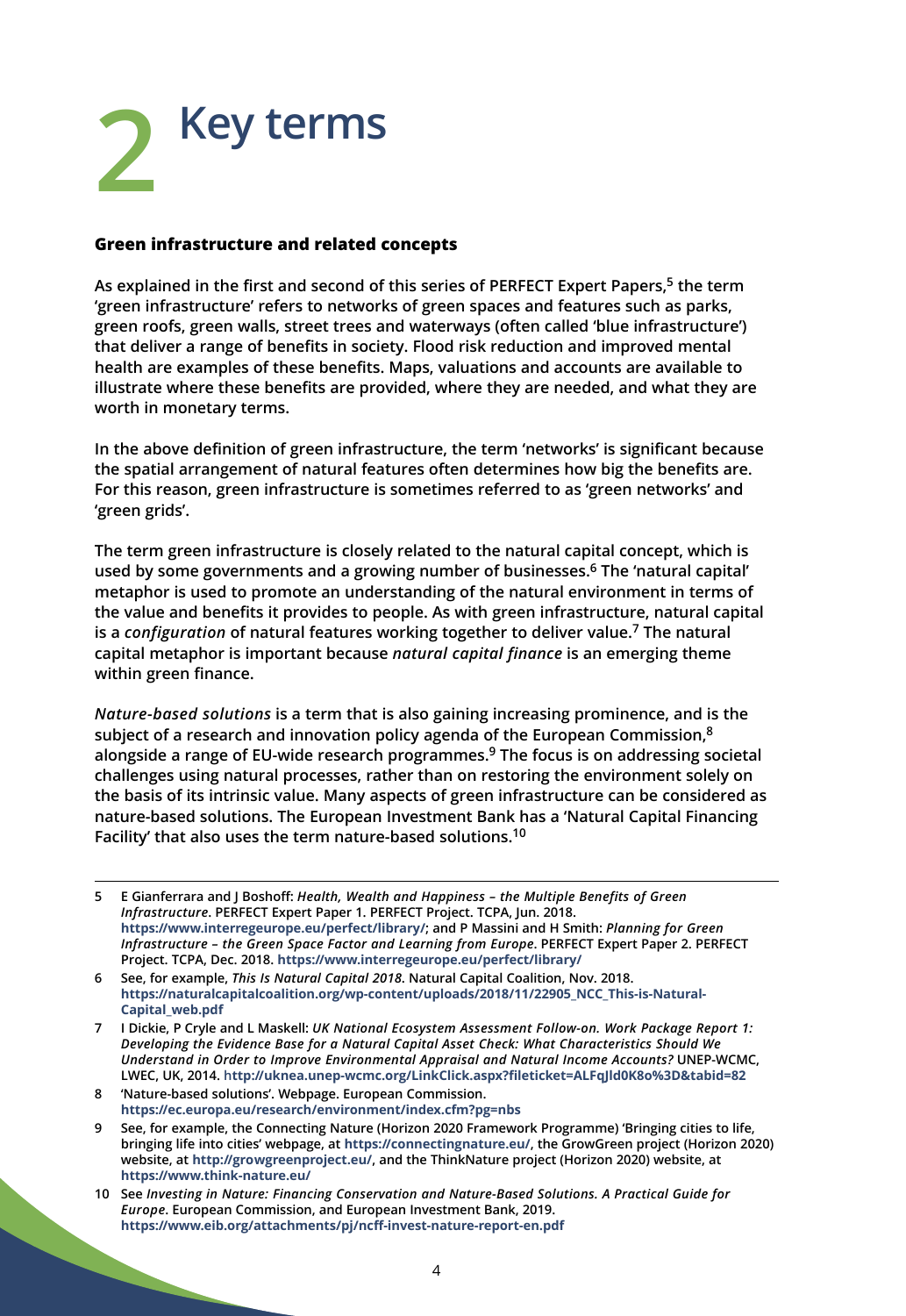**Key terminology in this Expert Paper can be summarised as follows:**

| Green infrastructure finance                                                              |                                                              |                                                                                                                             |  |  |  |
|-------------------------------------------------------------------------------------------|--------------------------------------------------------------|-----------------------------------------------------------------------------------------------------------------------------|--|--|--|
| <b>Green infrastructure and</b><br>green networks                                         | Natural capital                                              | Nature-based solutions/<br><i>interventions</i>                                                                             |  |  |  |
| Focus on the spatial<br>arrangement of natural<br>features and their<br>multiple benefits | Focus on the economic<br>value of the natural<br>environment | Focus on the the greater<br>use of natural features<br>in managing economic<br>and social challenges,<br>such as flood risk |  |  |  |

#### **Investment and finance terminology**

**A wide range of terms are connected to finance for green infrastructure. These are described in a recent** *Demystifying Green Finance* **paper published by the Valuing Nature programme.11 An important aspect of green infrastructure finance is the direct involvement of the financial services sector.12 This is sometimes referred to as 'financing the green'. It draws on the existing field of conservation finance, which has been focused on protecting areas of global nature conservation importance. A separate (and currently much larger) set of activities relate to 'the greening of finance' – ensuring that investment in traditional businesses and built infrastructure does not cause further decline in environmental quality.**

*Environmental finance* **is a term used to refer to both financing the green and the greening of finance.** *Responsible investment* **and** *impact investment* **are also terms around which much green finance activity is centred. The latter is centred on investment that provides competitive financial returns to the investors, as well as providing benefits that can be measured and valued in society.**

pace, or

ucture

**Investment from the financial services sector can be categorised as follows:**

| <b>Debt:</b> A lender providing<br>money for a defined purpose,<br>which is then paid back with<br>interest.   | Loans for increasing the area of green space<br>enabling more visitors to access natural<br>outdoor spaces.                                                                                                                                  |
|----------------------------------------------------------------------------------------------------------------|----------------------------------------------------------------------------------------------------------------------------------------------------------------------------------------------------------------------------------------------|
| <b>Equity:</b> The sale of a<br>percentage of a business to<br>an investor in return for<br>access to finance. | Investment in a business that is developing<br>technology for delivering green infrastructui<br>(such as green walls). In theory it could also<br>apply to support for a legal entity that is<br>established to manage green infrastructure. |

**12 'Financial services sector' refers to the broad group of public, private and NGO organisations that provide services such as banking, investing, and insurance**

**<sup>11</sup> E Ozdemiroglu:** *Demystifying Green Finance***. Valuing Nature Paper. Valuing Nature Programme, Oct. 2019. https://valuing-nature.net/demystify-green-finance**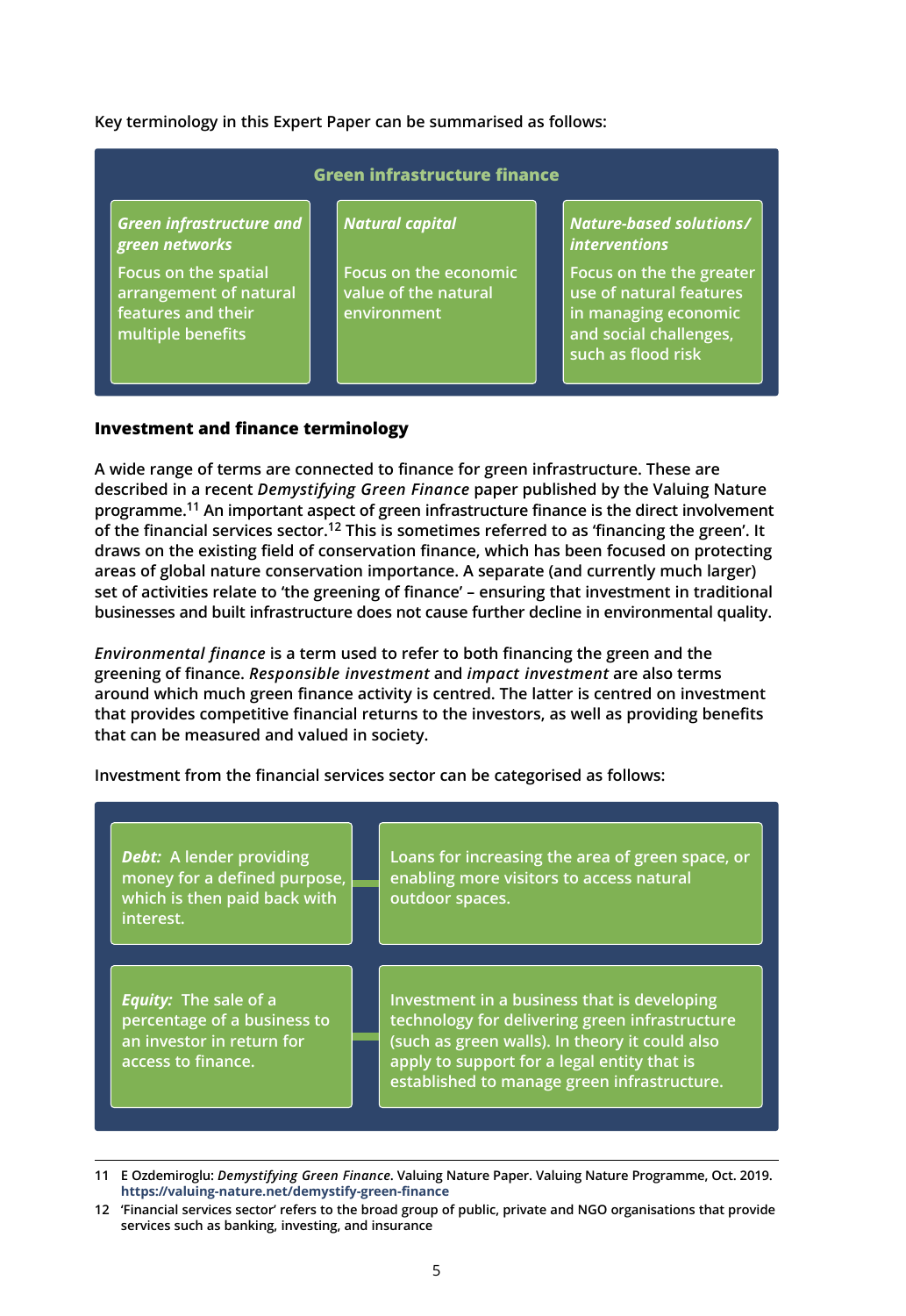**In the case of both debt and equity finance, the recipient of the investment must be able to demonstrate that it can generate the revenue necessary to pay the investor. For this reason, it may take many years for a green infrastructure project to become investmentready.**

**While the financial services sector has access to financial capital often not available elsewhere, it is important to consider the capacity of other organisations to use funds that they already have access to in innovative ways. Some organisations have financial assets, or access to regular flows of public or private finance, that have potential for financing green infrastructure. The water industry is a prime example of this, whether in public or private ownership. Irish Water is one example of a water utility innovating in the use of wetlands to treat wastewater.13**

**Money paid to local government through the process of giving permission for built development may play a role in attracting investment. In the West of England region, the Natural Capital Trust model has been investigated as a means of pooling money paid by developers through the planning system so that it can be used more effectively on strategic green infrastructure projects.14**

**Green finance is a rapidly evolving set of approaches responding to concerns about nature and climate. It is currently dominated by a drive for low-carbon engineered technologies, especially transport that does not use fossil fuels, and solar and wind power. As realisation of the impacts of climate change grows, the financial services sector is likely to increasingly see the state of the environment in and around urban areas as a material consideration for its investments. This will particularly relate to flood risk, with many cities situated either on the coast or alongside rivers.15**

#### **Summary**

#### *Green finance*

**A mix of reducing the negative impact of investment decisions on the environment and supporting actions that restore the environment**

#### *Natural capital investment*

**The provision of financial capital for use in restoration of the environment based on its value to business and wider society**

#### *Conservation finance*

**The use of financial innovation to avoid negative impacts on the state of nature and tosupport restoration**



#### **Integration with existing flows of finance** *–* **for example levies and grants**

**13 See Irish Water's 'Wastewater treatment in wetlands' webpage, at https://www.water.ie/wastewater/wetlands/**

**15** *Flood Research Needs of the (Re)insurance sector: Collaborating to Improve Risk Understanding and Management***. Lighthill Risk Network, 2019. http://lighthillrisknetwork.org/wp-content/uploads/Flood-Research-Needs-of-the-Re-in-surance-sector.pdf**

**<sup>14</sup> See the West of England Nature Partnership's '25 Year Environment Plan – WENP's Natural Capital Trust' webpage, at http://www.wenp.org.uk/2018/25-year-environment-plan-wenps-natural-capital-trust/**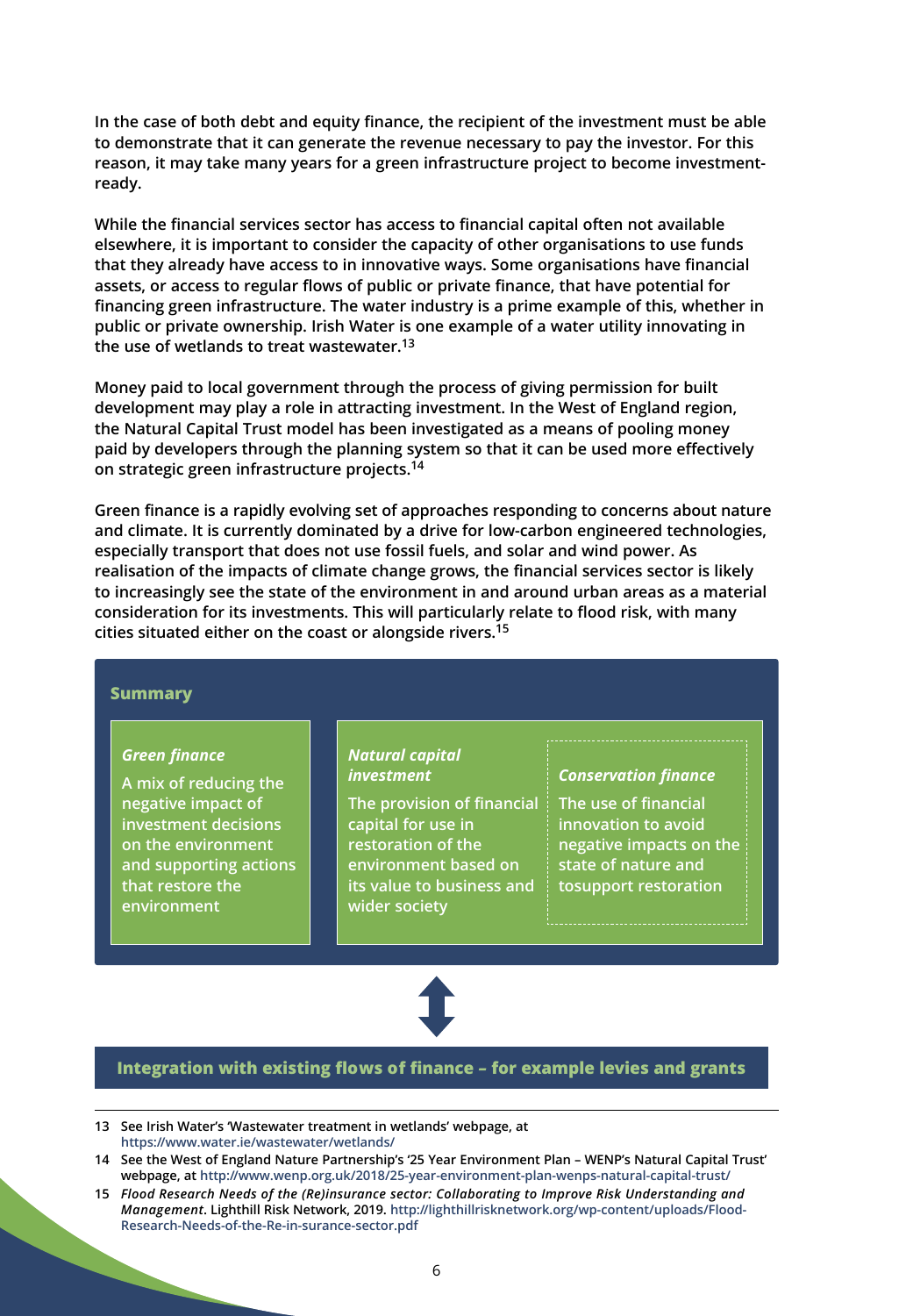## **Key areas of activity 3**



**The 'living wall' at the Deansgate-Castlefield Metrolink tram stop in Manchester**

#### **Partnerships**

**Over the last decade, a significant step towards investment finance for green infrastructure in Europe has been the formation of multi-sector partnerships across city regions. These harness the unique capabilities of the public, private, NGO and academic sectors, and are the starting point for the supply of investable projects.**

**Collaborations have provided a pathway for the development of innovative new green infrastructure finance plans, such as the Greater Manchester Natural Capital Investment Plan (published in 2019). In Greater Manchester, the collaboration process started with the formation of a Greater Manchester Natural Capital Group in 2012. It encouraged extensive dialogue between environmental NGOs, the environmental regulator, universities and businesses in the region in order to develop a common understanding of green infrastructure needs and opportunities.**

**The Natural Capital Group is supported by the Greater Manchester Combined Authority, which commissioned the Natural Capital Investment Plan. The Greater Manchester Combined Authority is a collaboration between the ten metropolitan boroughs in the Greater Manchester area. It also leads the Green City Region Hub, which is leading on the**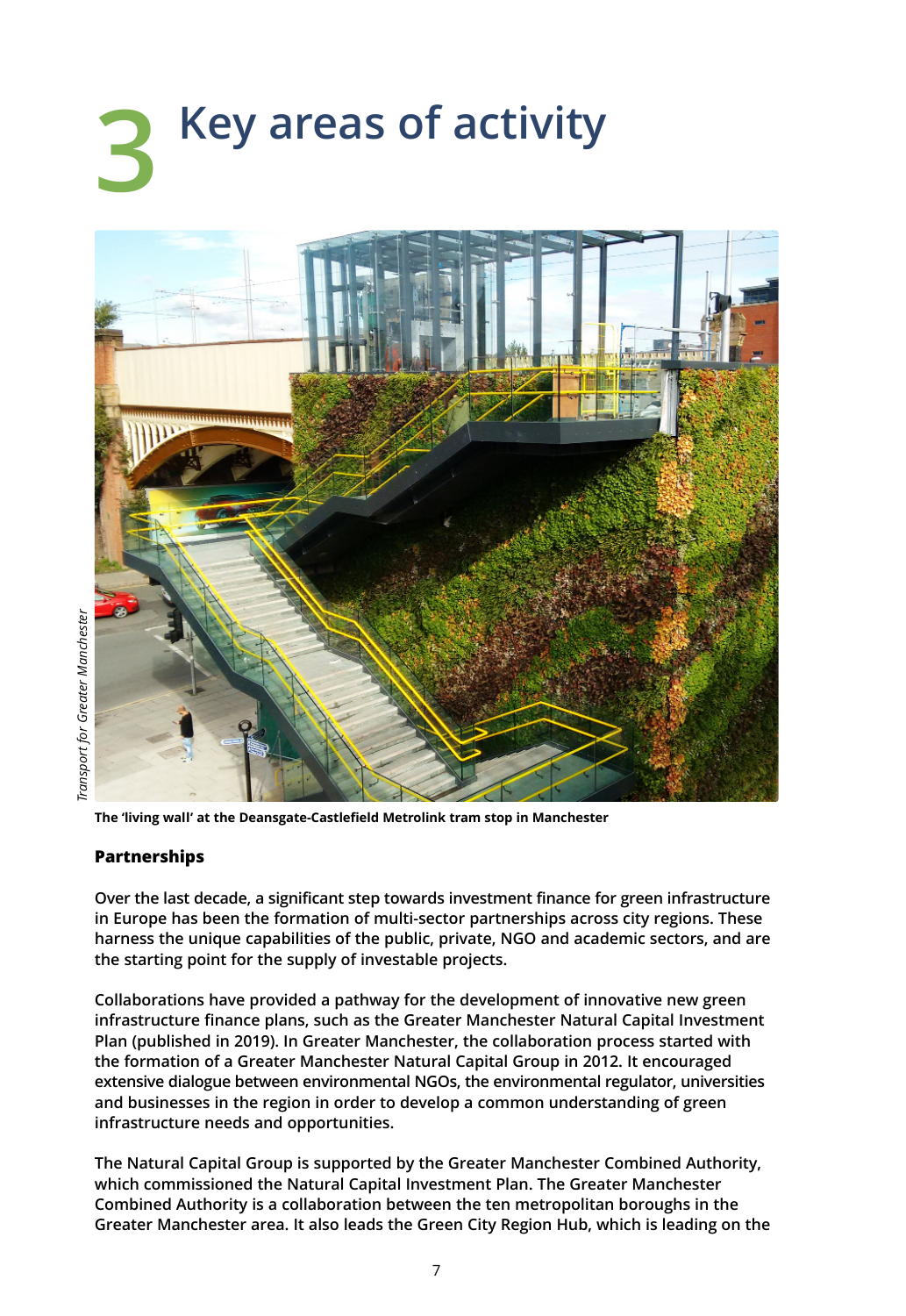#### **Box 1**

**Example of an output from partnership working – the development of the Greater Manchester Natural Capital Investment Plan**



**Indicative natural capital priorities and opportunity map for Greater Manchester**

*Source:* Countryscape, eftec, and Environmental Finance (extract from the Natural Capital Investment Plan)

**The Greater Manchester Natural Capital Plan, the first of its kind for an urban area in the UK, was published in 2019. It takes a strategic view of opportunities for green infrastructure restoration around the city region and identifies three ways to attract new finance:**

- *Place-based portfolio models:* **This involves leasing public parks and other green or blue infrastructure assets to new organisations established to manage them for greater public benefit. These organisations would have greater capacity to attract new revenue than if the assets were managed by local government. Payments for prescribed health activities is one example of the revenue sources.**
- *Habitat and carbon offsets:* **This involves the sale of credits from additional actions that increase biodiversity or stored carbon to organisations that want to compensate for the impacts of built development or business operations that are considered to be unavoidable.**
- *Sustainable drainage systems (SuDS)*: These could be linked to a reduction in the **charge from the water utility for connection to the surface water drainage system.**

**The Natural Capital Investment Plan is supported by the IGNITION project,i funded through the European Regional Development Fund. IGNITION aims to develop innovative financing solutions for investment in Greater Manchester's natural environment. Climate change adaptation is an important part of this. IGNITION involves a diverse partnership, including local universities, members of the Combined Authority, and Business in the Community. It is developing a prioritised list of projects that may become investable in future.** 

**i See the IGNITION project website, at https://www.greatermanchester-ca.gov.uk/what-we-do/environment/ignition/**

**delivery of the Natural Capital Investment Plan, ensuring that work on green infrastructure is linked to carbon dioxide mitigation and adaptation needs. Box 1 provides further details. Delivering the Natural Capital Investment Plan has continued to require extensive dialogue between partners in the Natural Capital Group to develop novel finance solutions for green infrastructure.**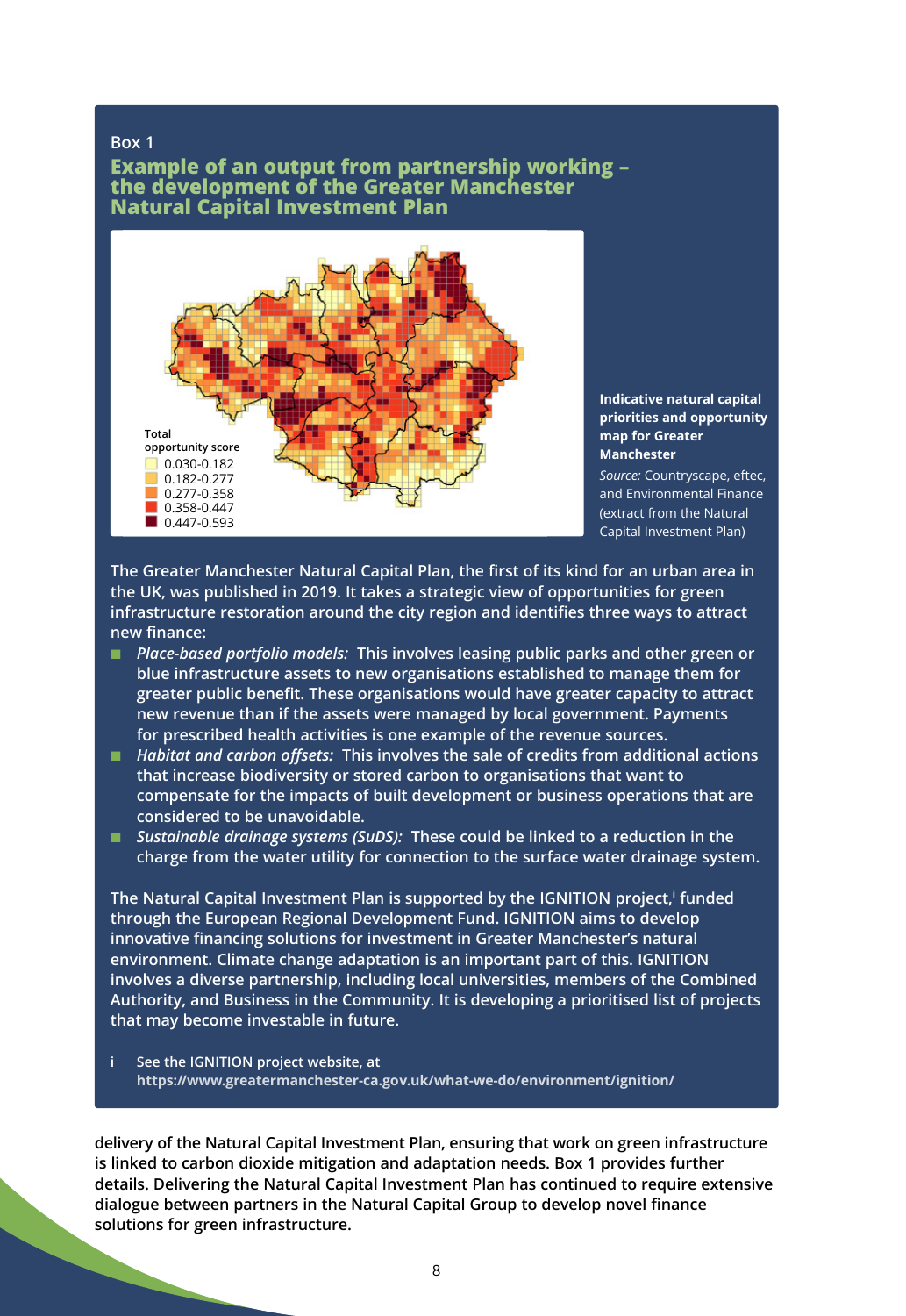#### **Box 2 Example of a funding provider supporting green infrastructure sustainability**

**PICNIC is a £3.3 million (€3.8 million) social impact fund in the UK focused specifically on urban parks and green spaces.i**

**Through providing unsecured, unguaranteed loans of between £25,000 and £150,000 for projects and VCSEs (voluntary, community and social enterprises) associated with green spaces, PICNIC is seeking to increase the productivity of these spaces in a way that generates income, promotes sustainability, and delivers social impact. Loan terms are designed to be patient and include features such as capital repayment holidays and grant and interest terms driven by financial risk and social impact. Funding for PICNIC comes from the Heritage Lottery Community Fund (part of the UK National Lottery) and Big Society Capital. PICNIC is a partnership between:**

- **Environmental Finance Ltd., an environmental impact investment advisory and fund manager;**
- the National Trust, an NGO that protects historic and natural assets around the **UK; and**
- **Access the Foundation for Social Investment, which works to make charities and social enterprises in England more financially resilient.**

**PICNIC is aligned with the Future Parks initiative, which is focused on helping local authorities think differently about the management and financing of their green assets, including involvement of the VCSE sector and community volunteers.**

**i Further information is available from the PICNIC website, at https://www.picnicfund.co.uk/**

**The work in Manchester has benefited from funding provided by several European projects, as well as from UK government recognition and funding towards the supporting evidence base.**

#### **Social investment funds**

**Alongside local partnerships that create the conditions for blended investment finance, some initiatives are proactively seeking out and looking to grow the supply of investable projects with the objective of making green spaces more financially sustainable. One example of this is the PICNIC fund (see Box 2).**

**These funds are important in building capacity for revenue generation, and preparing for larger investments involving different parts of the financial services sector.**

#### **Green bonds**

**A bond allows an institution to borrow money from multiple investors and then pay this money back over a pre-agreed period of time. The institution (the issuer) can be local or national government, or businesses inside or outside of the financial services sector. The institution must have a good credit rating in order to secure favourable terms for the loan.**

**Green bonds provide finance for projects or assets that deliver positive environmental outcomes (or refinance debt that supports these projects or assets). Climate bonds are a category within this, focused on climate mitigation and adaptation.**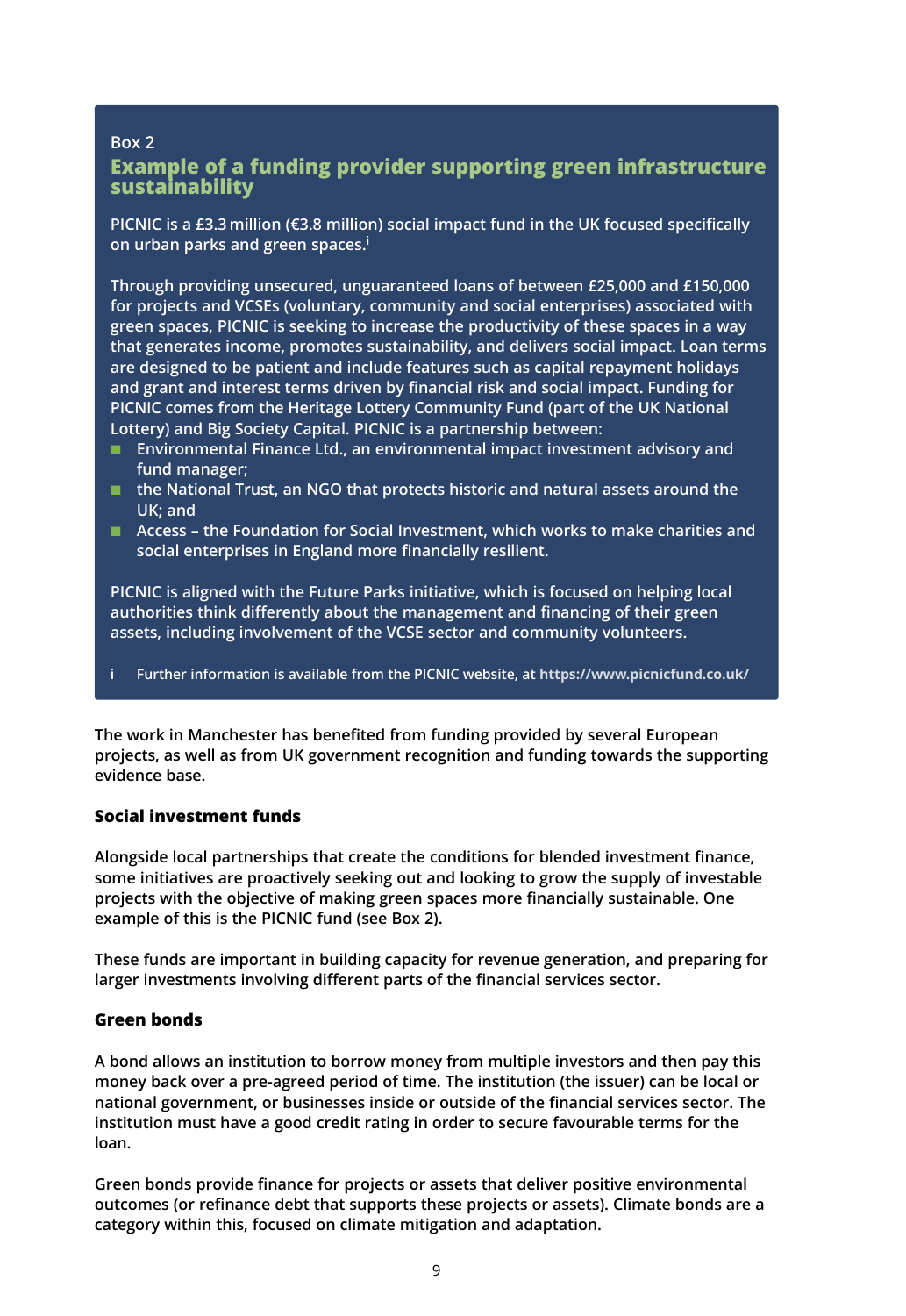#### **Box 3 European examples of the use of green bonds for green infrastructure**

#### **Malmö**

**Malmö is Sweden's third-largest city. The city government announced its intention to issue green bonds in 2017. The first bond was worth Swedish Kr 1.3 billion (approximately €124 million). In recent decades, the municipality has been seeking to restore the environment following degradation due to industrial activity. Bond finance is being used finance a set of projects to deliver climate change mitigation and adaptation, as well as protection of the environment. The categories of project for financing range from clean transportation to energy-efficient buildings. Notably, 'environmentally sustainable management of living natural resources' and 'sustainable water and wastewater management' are also included. In the first reporting year, these two categories represented 8% of the expenditure of bond funds. It included €4 million for woodland creation at Lindängelund, Malmö's new city park.**

*Source: Grön Obligations – Rapport***. City of Malmö, 2018. https://malmo.se/download/18.270ce2fa16316b5786cc79f/1526906486988/Gron+ obligationsrapport+2018+final.pdf (in Swedish)**

#### **Paris**

**In 2015, the City of Paris issued a €300 million climate bond with an annual interest rate of 1.75% to finance climate and energy projects. Investors in the bond were insurers, pension funds, and asset managers. Of the €300 million raised, one-fifth was reserved for climate change adaptation measures. The bond is being used to finance the capital expenditure for planting 20,000 trees in the city and the creation of 30 hectares of green space in areas prioritised for climate adaptation needs. The green space provision costs €67 million, of which €45 million will be financed through the bond, with the remainder coming from the City of Paris' environmental budget. Reducing heat stress in the summer was one factor behind the inclusion of trees and green space in measures financed through the bond.**

*Source:* **'Climate bond financing adaptation actions in Paris'. Webpage. Energy Cities (European Association of Cities in Energy Transition). http://energy-cities.eu/best-practice/climate-bondfinancing-adaptation-actions/, and 'Paris pour le climat'. Webpage. City of Paris, Oct. 2019. https://www.paris.fr/pages/paris-pour-le-climat-2148/ (in French)**

**Green bonds have grown exponentially in recent years, with over US \$500 billion (around €450 billion) of loans currently active.16 Investors are typically institutional investors such as pension funds, banks and insurance companies. The majority of green bonds are intended for use in engineered technologies such as improvements in water treatment processes and renewable energy projects. Of greatest relevance to green infrastructure investment is the green bonds issued by local governments. Examples of these are shown in Box 3.**

**Investment in natural features is beginning to feature in the use of the proceeds of green bonds. However, this remains at a relatively small scale. No bond has been issued that is**

**<sup>16</sup> See Climate Bonds Initiative's 'Explaining green bonds' webpage, at https://www.climatebonds.net/market/explaining-green-bonds**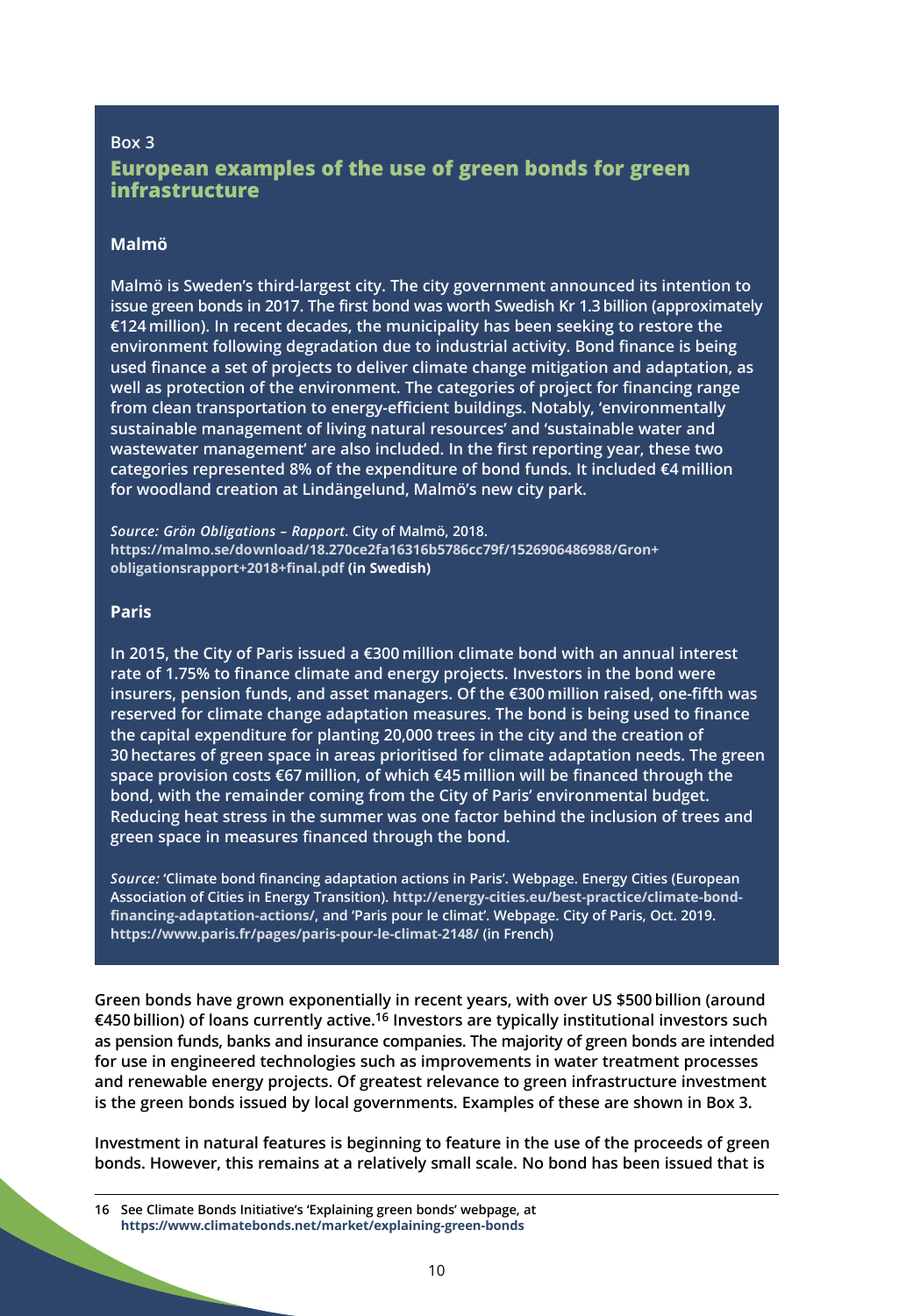**solely or principally for green infrastructure. This may be due in part due to the challenge of verifying expenditure on natural features, which are less well defined than engineered technology.**

#### **Environmental impact bonds**

**Environmental impact bonds are bonds in which the returns to the investor are set according to the outcomes of an environmental project. These outcomes may, for example, be reductions in the use of a surface water drainage system.**

**Environmental impact bonds are sometimes referred to as a 'pay for success' approach. A pioneering environmental impact bond was issued by DC Water, the water services provider for Washington DC.17 A combined sewer system in the city means that raw sewage and surface water drainage flow through the same pipes into DC Water's treatment facility. While a new tunnel system was implemented to prevent overflow of untreated water into Chesapeake Bay, DC Water recognised that green infrastructure such as rain gardens, permeable pavements and green roofs could play a major role in reducing the chance of overflow. DC Water turned to investment broker Quantified Ventures to model and advance this type of transaction. This resulted in a US \$25 million tax-exempt bond involving Goldman Sachs (a major bank) and Calvert Impact Capital (a social investor). Additional bonds are now in place for the US cities of Atlanta and Baltimore.**

#### **Investment crowdfunding**

**Crowdfunding is a way of financing projects, businesses and loans through small voluntary contributions from a large number of sources. It is often viewed as a mechanism for securing donations for charitable causes, perhaps being combined with public funds, as in the case of the crowdfunding programme for climate adaptation in Ghent.18 It can also be used as an approach to raising finance that provides a return for investors. Scoping research on the potential use of such investor-based crowdfunding for public infrastructure in the UK concluded that the public sector is yet to harness its potential.19 This potential includes, for example, raising funds from businesses who benefit from green infrastructure, as well as from citizens for green space.**

**A major challenge for crowdfunding is that it can be perceived as a supplementary source of finance, rather than an alternative to taxation or charitable giving. This is a barrier to it being considered core green infrastructure investment.**

#### **Investment from operators of businesses and public buildings**

**Research conducted at the University of Southampton in the UK examined the potential for businesses to fund the planting of trees in urban areas.20 The work involved interviews with a diverse group of businesses operating in the city of Southampton. Among the benefits to the businesses considered were improvements in air quality, reductions in flood risk, and improvements to the appearance of business districts. The research found that voluntary payments towards costed projects in specific locations were preferred (as**

**<sup>17</sup> See Quantified Ventures' 'DC Water: First ever environmental impact bond' webpage, at https://www.quantifiedventures.com/dc-water**

**<sup>18</sup> See the City of Ghent's crowdfunding webpages, at https://crowdfunding.gent/nl/**

**<sup>19</sup> M Davis and L Cartwright:** *Financing for Society: Assessing the Suitability of Crowdfunding for the Public Sector.* **Report. University of Leeds, 2019. https://baumaninstitute.leeds.ac.uk/research/financing-forsociety/**

**<sup>20</sup> HJ Davies, M Hudson, M Schaafsma, K Schreckenberg, K Doick and G Valatin: 'Business attitudes towards funding ecosystem services provided by urban forests'.** *Ecosystem Services***, 2018, Vol. 32, Part B, 159-69**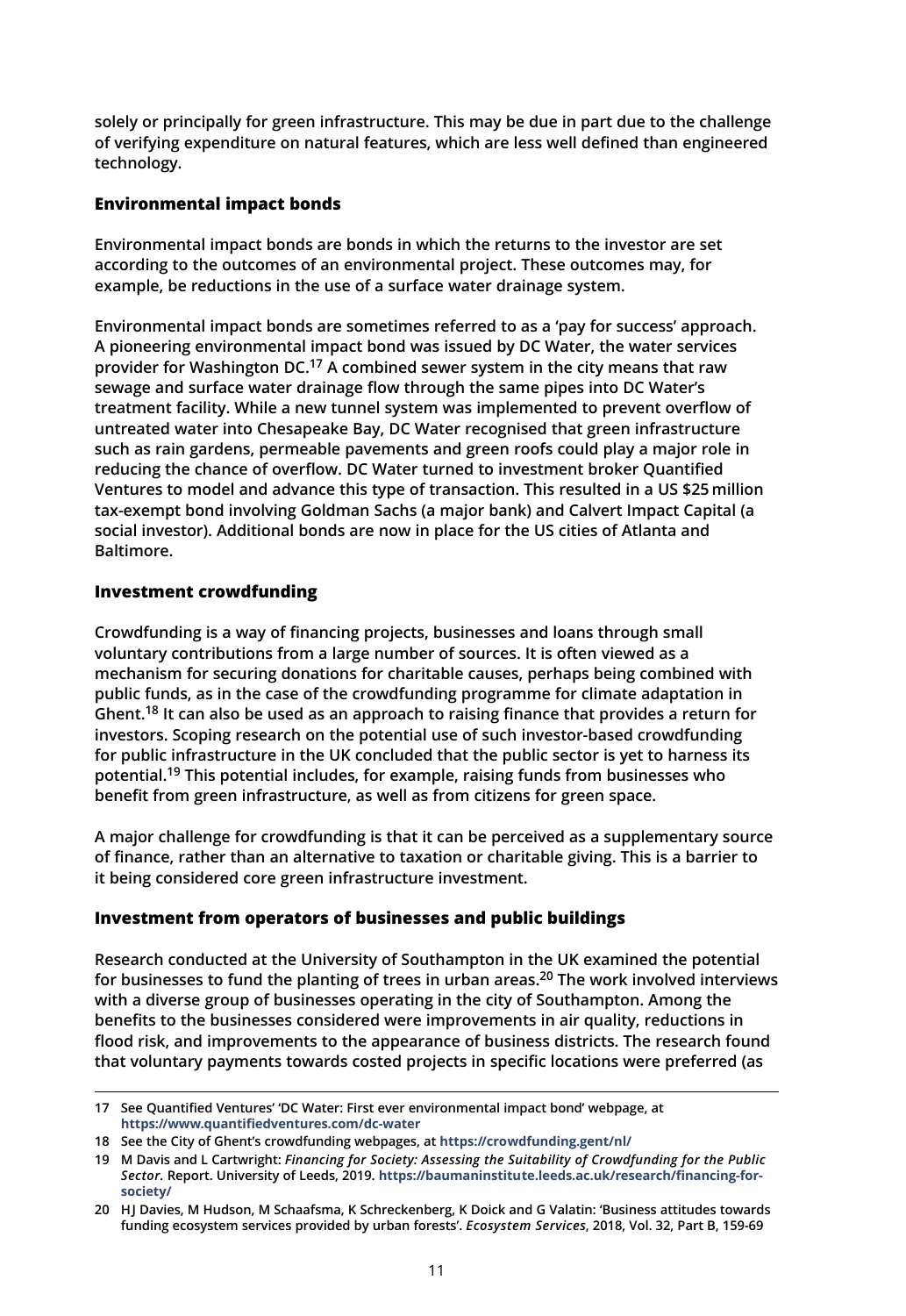### **Box 4 Natural Capital Financing Facility in Athens**

**A €5 million loan has been made through the European Investment Bank (EIB) Natural Capital Financing Facility to support the integration of green infrastructure into various urban renewal projects in Athens. This includes restoration of habitat on one of city's landmarks, Lycabettus Hill. This will improve water management and enhance the tourism potential of the site.**

**The work is in support of implementation of the Athens Resilience 2030 Strategy, which is being supported by a €55 million loan from the EIB. This larger loan package is being used to improve transport infrastructure and improvements to the energy efficiency of public buildings. The Resilience Strategy states that the 'city aims at integrating natural systems into the urban fabric'.**

**For further information, see the EIB's 'NCFF – Cities' webpage, at https://www.eib.org/en/products/blending/ncff/cities/index.htm**

**opposed to mandatory contributions applying over a larger area). It identified the importance of a clear business case in order to assure businesses that their funding contribution will provide benefits (return on investment) to them.**

**One option for future exploration is the use of levies (compulsory charges) on businesses who benefit from green infrastructure. The £21 million (approximately €25 million) Lower Don Valley Flood Defence project in the city of Sheffield in the UK has benefited from £1.4 million (€1.6 million) raised through a Business Improvement District levy.21 (Business Improvement Districts are areas in which local government can charge levies in addition to local business tax, with the purpose of supporting commercial activity.) While this project was focused on engineered structures to reduce flood risk, others could, in principle, utilise green infrastructure to achieve flood risk reduction goals that result in costs avoided for businesses. Levies are, by definition, mandatory. Nonetheless, from the perspective of the business they could be considered to be an investment if there is a direct benefit to them.**

**Some cost-saving mechanisms for businesses and public buildings can be the starting point for investment finance for green infrastructure. One of the most active areas is incentivising the replacement of hard surfaces with permeable surfaces in urban areas. This is a key opportunity for sustainable urban drainage, which is a key part of green infrastructure.**

**In Greater Manchester in the UK, a SuDS (sustainable urban drainage systems) in schools programme is examining the potential for up to 1,000 schools to access investment finance to change hard surfacing to permeable 'green' features.22 The incentive is a reduction in the amount that they pay to United Utilities, the water company in the area. The scheme is dependent on United Utilities' ability to charge non-domestic customers for wastewater in proportion to the area of hard surfacing on their property. Without an**

**<sup>21</sup> See 'Lower Don Valley Flood Defence project & Business Improvement District'. Webpage. Sheffield City Council. https://www.sheffield.gov.uk/home/planning-development/master-action-plans/lower-donvalley-flood-defence**

**<sup>22</sup>** *Water Resilient Cities: The Business Case for Investing in Resilience in Greater Manchester***. Business in the Community, Jul. 2018. https://www.bitc.org.uk/report/water-resilient-cities-the-business-case-forinvesting-in-water-resilience-in-greater-manchester/**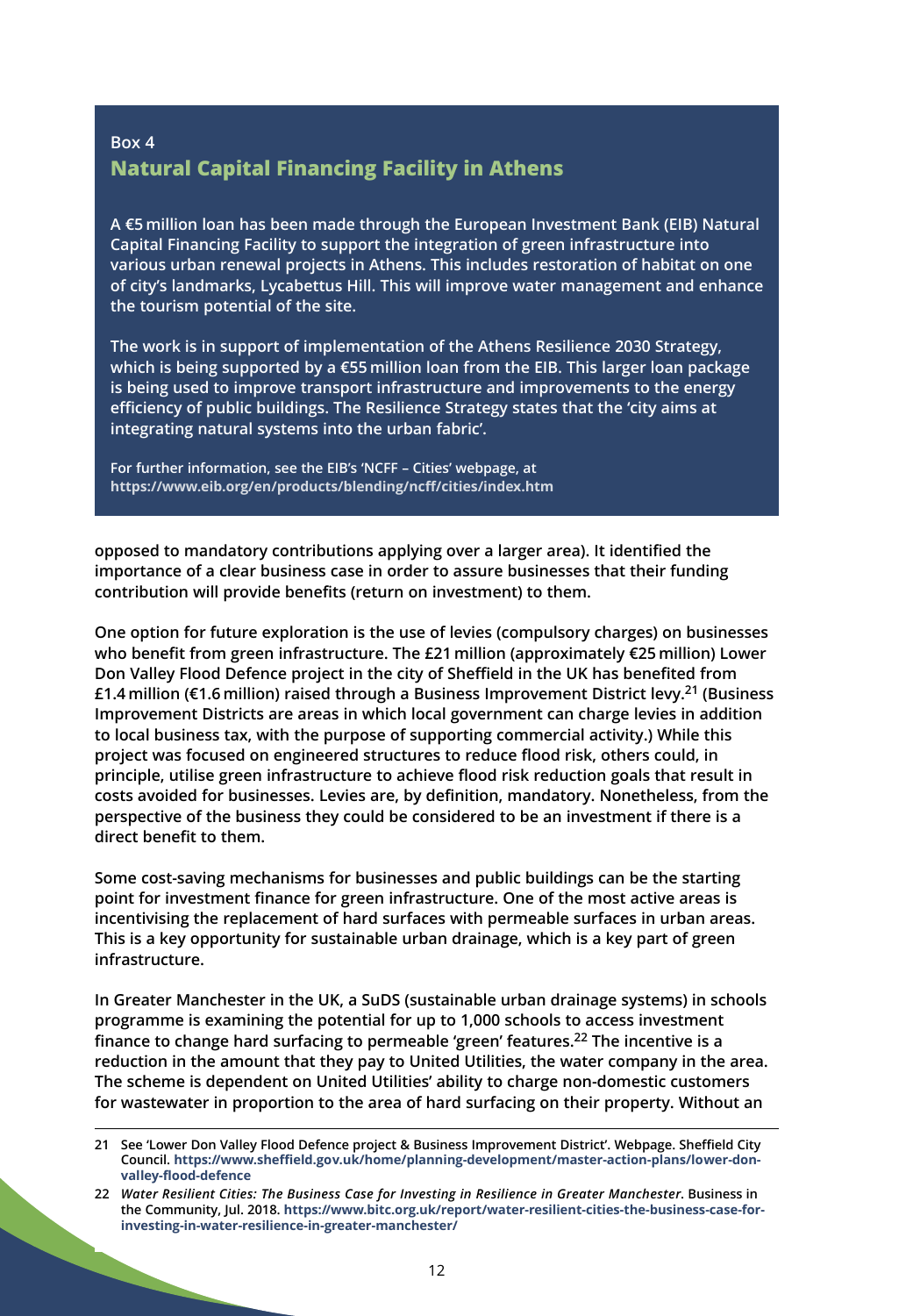**investment mechanism, the schools may not be able to pay the upfront costs for SuDS. Consideration is also being given to the inclusion of other public buildings such as health facilities and prisons in the scheme.**

#### **Green loans from public institutions**

**Public institutions have the capability to issue loans (such as bonds) as well as receive them. Pan-European mechanisms such as the Natural Capital Financing Facility (NCFF) are already available to support environmental restoration. The NCFF involves a mix of grants, loans and technical assistance to initiate projects that are scalable, funded by the European Investment Bank and the EU. In Athens, the NCFF has been used to supplement an existing loan for urban renewal (see Box 4). The example highlights the potential for green infrastructure finance to be integrated into finance for upgrading the built environment. Such finance should not be seen as being in mutual competition.**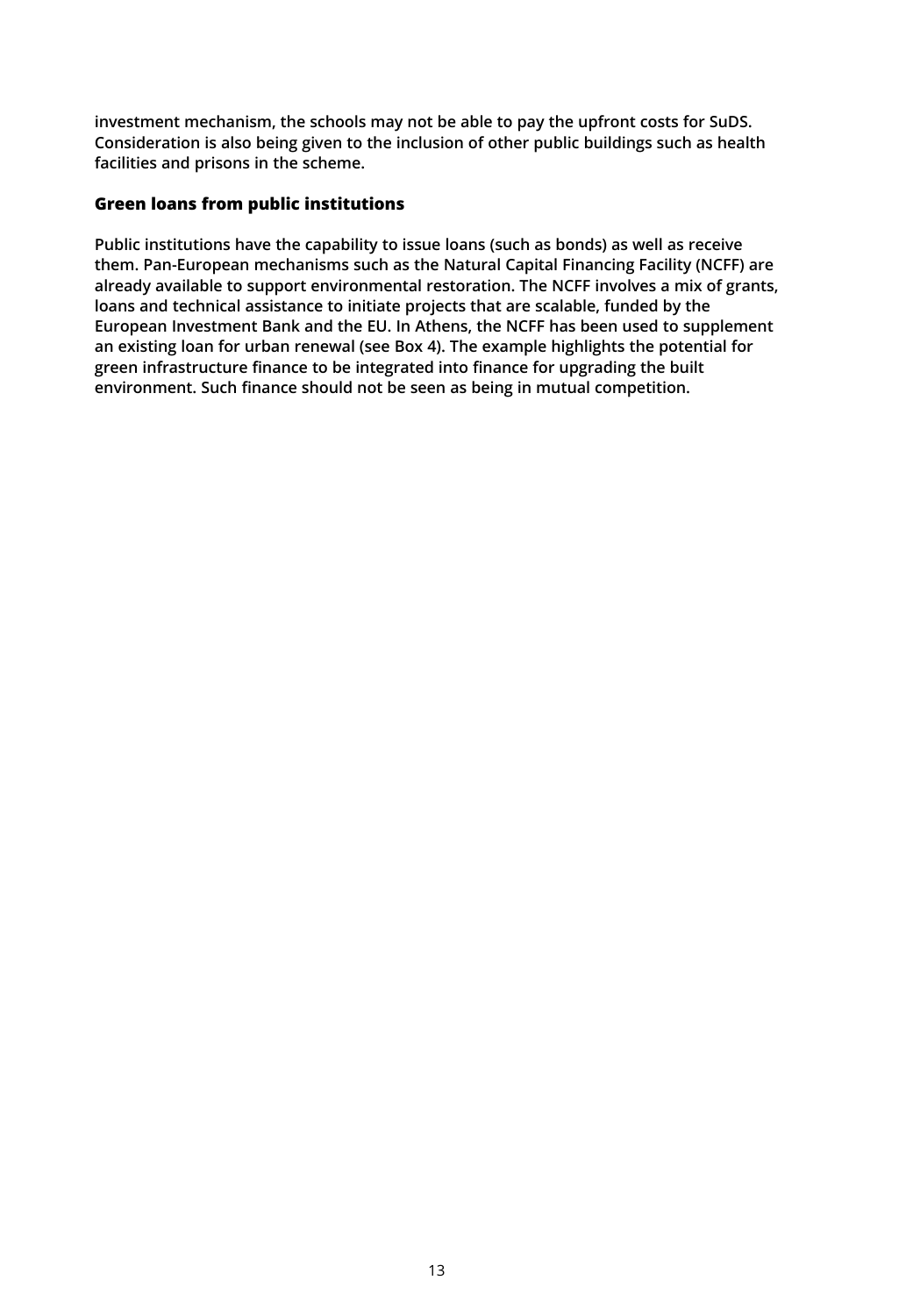### **The future of investment finance for green infrastructure 4**

#### **Challenges**

**At the core of raising investment finance for the capital element of green infrastructure is the need for long-term revenue streams. This is a particular challenge for local government, which is has traditionally financed green space through tax revenue and money received from central or regional government. Budgetary pressures over the last decade have caused many local authorities to increase their revenue through use of parks as event spaces.**

**Nonetheless, additional sources of income are required in order to attract strategic investment in green infrastructure. Many sources of income are hard to access without the creation of national markets backed by strong regulatory frameworks. This includes, for example, the sale of carbon offsets, improvements to water quality, and flood risk reduction.**

**Current schemes that involve genuine investment in green infrastructure are very sitespecific. They involve, for example, individual city landmarks or streets. For this reason, a major challenge is to raise finance to enhance green infrastructure at the strategic scale, focusing on the creation of resilient** *networks* **of natural features rather than a set of isolated elements. Collaboration between the public and private sectors is likely to be key to achieve the scale of investment required for this. Central government could play an important role in reducing the risks associated with investments that cover urban areas.**

**Investment-readiness is a long process that requires business and enterprise skills, along with local leadership. Local government and its partners in the private and NGO sectors lack the resources to deliver investment-readiness. The provision of access to technical assistance at the early stages of project development is likely to be crucial to investment finance becoming a routine part of green infrastructure delivery and management.**

**Involvement of the core parts of the financial services sector, such as institutional investors, requires a reliable pipeline of investable projects. The green infrastructure needs of urban areas vary according to their landscape setting and historical factors (such as the creation of public parks). For this reason, the packaging of investable projects across a region (or country) in order to attract private investors is a significant challenge.**

#### **Opportunities**

**Green infrastructure plays an important role in the water cycle in and around urban areas. In particular, the costs associated with damage to buildings or built infrastructure due to flooding are significant. As a result, there is strong potential to attract investment in green infrastructure on the basis of its role in flood risk reduction. The re-insurance industry may find benefit in providing investment for the use of natural features such as wetland and sustainable urban drainage. Modelling support such as EcoActuary is already available to demonstrate the impact of green infrastructure on flood risk.23**

**<sup>23</sup> See King's College London's 'EcoActuary' webpage, at https://www.policysupport.org/ecoactuary**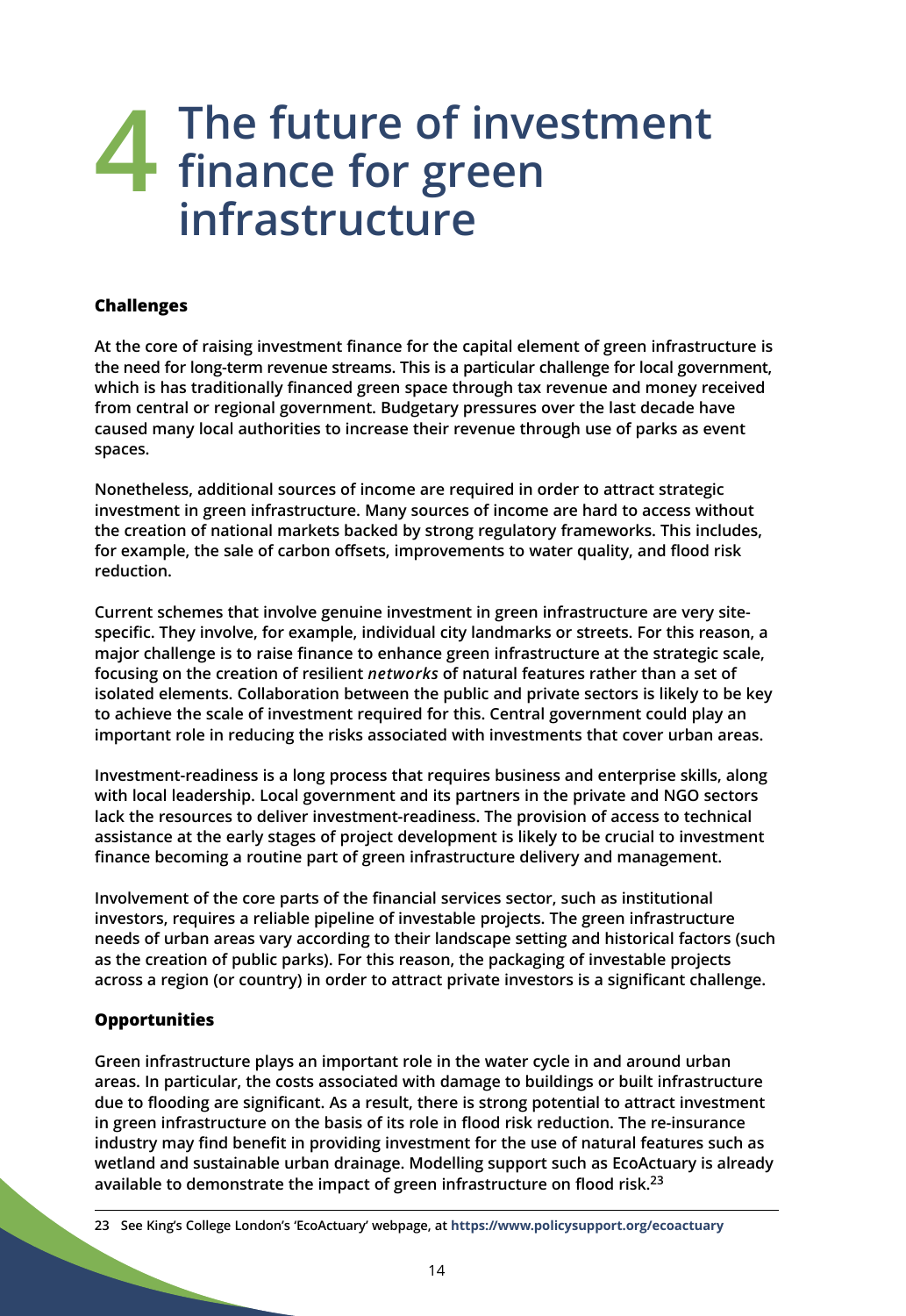**Alongside water management, a few opportunities are worth exploration because of the likely revenue streams:**

- **The use of urban green spaces as sites for generating renewable energy. The ParkPower project in Scotland is assessing the role of green space in decarbonising the energy system. It includes assessment of the potential for micro-hydro schemes to generate electricity and ground source heat pumps to generate heat.24**
- **The use of trees around buildings to reduce the impact of summer heat episodes (and hence air conditioning costs), as well as to offset greenhouse gas emissions.**

**Other opportunities will arise only after a significant change in thinking about the delivery of public benefits arising from a high-quality natural environment. This is particularly the case in relation to green infrastructure and public health benefits. The prevailing assumption in public finance is that the wider determinants of health (social and environmental factors) are not the responsibility of those who control public health or healthcare budgets.**

**<sup>24</sup> See 'ParkPower – a Scotland-wide programme for greenspace'. Webpage. Greenspace Scotland. https://www.greenspacescotland.org.uk/Pages/Category/energy**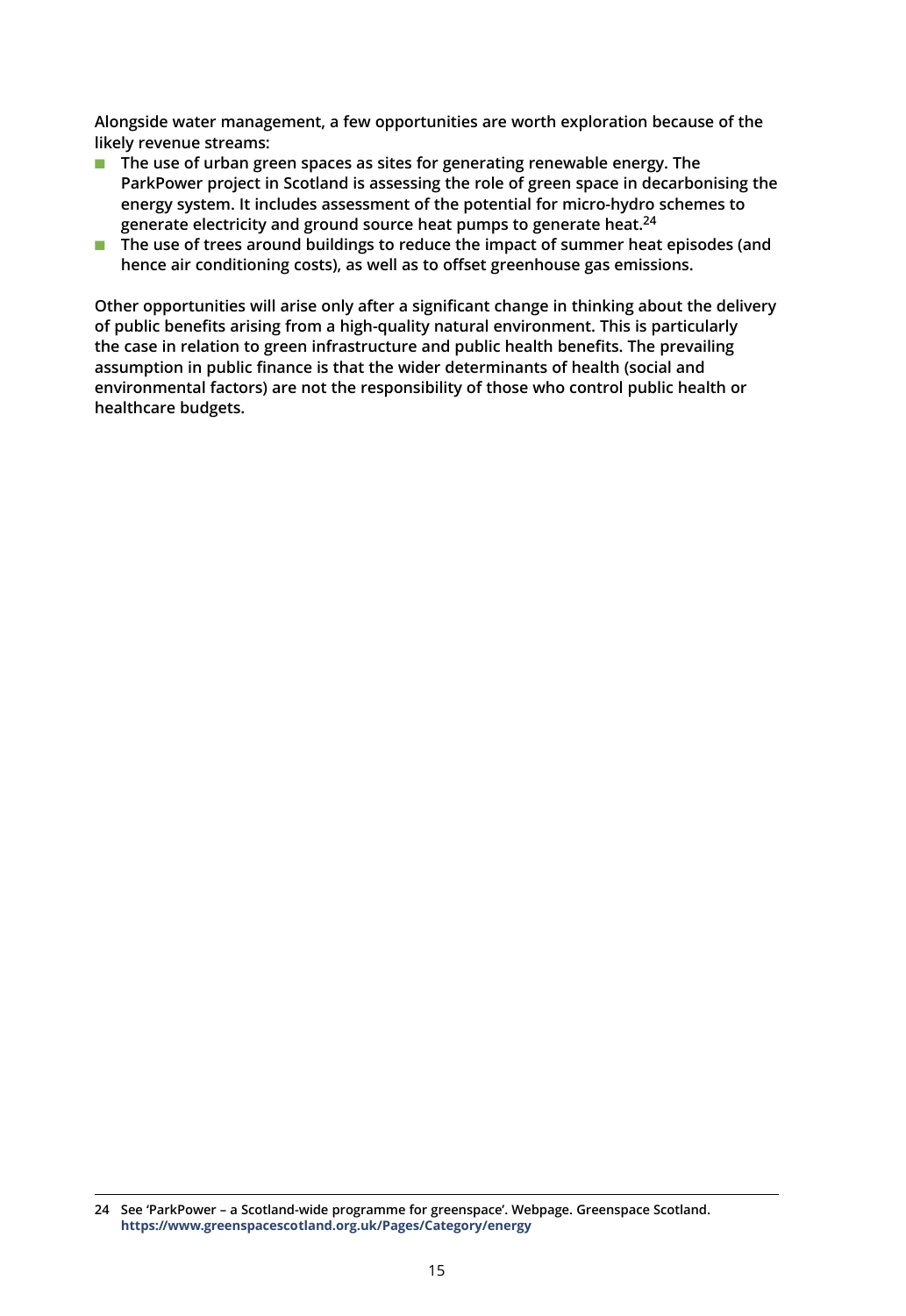## **Conclusions and next steps 5**

**In attracting investment finance for green infrastructure, measurement and verification of outcomes is vital. While standards for green infrastructure provision, such as Building with Nature and the Urban Greening Factor, are in existence, they have not yet been tested in terms of how they support investment finance. Across Europe, it would be useful to provide clarity on the tools and standards that could help the financial services sector to become involved in green infrastructure finance.**

**Brokering, facilitation and partnership building are key to securing innovative finance for green infrastructure. Local government has a key role in this because of its strong tradition of working in with local communities, businesses, and NGOs. Organisations that support the work of local government across Europe need to take a proactive role in helping their members to blend existing finance with private sector finance.**

**Investment finance for green infrastructure is an emerging aspect of the broader challenge of diversifying funding for environmental enhancement in and around urban areas. Climate change will provide a strong impetus for change. While some innovative projects exist, investment finance for green infrastructure is affected by the traditional dependence on public finance. The lack of capacity in local government and other partners to develop investable projects also needs to be overcome.**